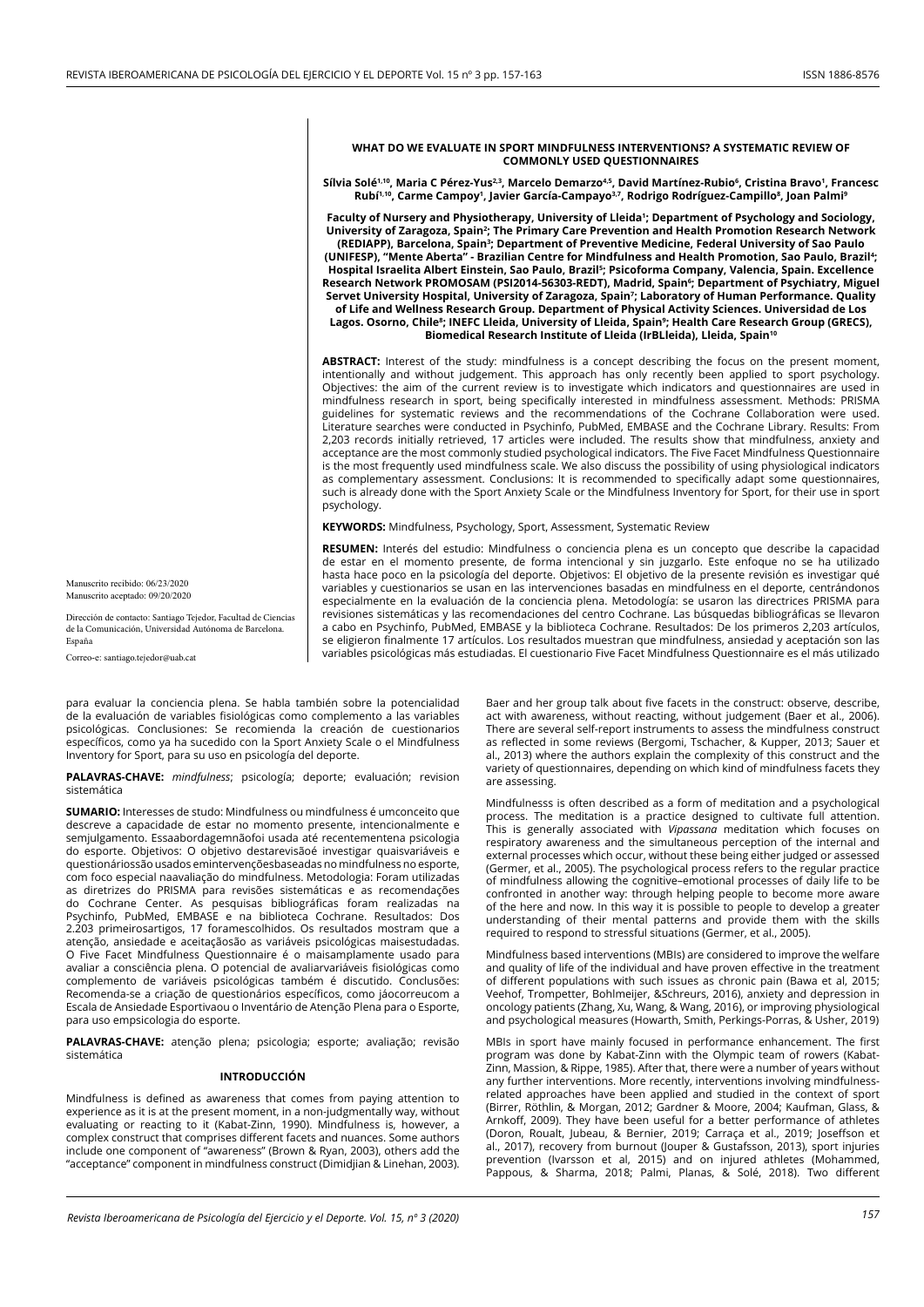mindfulness programs have been created specifically for sport: Mindfulness Sport Performance Enhancement (MSPE), with elements of Mindfulness Based Stress Reduction (MBSR) and Mindfulness and Acceptance Commitment (MAC), with elements of Mindfulness based Cognitive Therapy (MBCT) and Acceptance and Commitment Therapy (ACT) (Solé, et al., 2014). Some authors even use the concept of mindfulness and acceptance interventions in sport. In this sense, several reviews have been published on the effectivity of Mindfulness-Based- Interventions in the context of sport (Gardner & Moore, 2012; Bühlmayer, Birrer, Rothlin, Faude, & Donath, 2017; Noetel, Ciarrochi, Van Zanden, & Lonsdale, 2017), giving an idea of the growing importance of this research. In this reviews mindfulness interventions have been found useful to improve sport performance. Better levels of acceptance, mindfulness, anxiety and experiential avoidance have also been achieved. Despite the number of publications of mindfulness research in sport psychology and reviews about their efficacy, there has, to our knowledge, been no significant review about which indicators are evaluated in MBIs in sport and which questionnaires are used for it. The assessment of mindfulness is a necessary component of MBIs interventions and it is important to identify and promote evidencebased assessment and instruments in the sport field for being able to assess mindfulness levels of athletes in a reliable way.

With this background in mind, the aim of the current study is to analyze the kind of psychological and physiological variables analyzed in MBIs in sport. Besides, we summarized which were the most frequently used self-report instruments in these interventions. Once identified, our intent was to focus specifically on mindfulness assessment and analyze the quality of the studies found.

## **METHOD**

We followed PRISMA guidelines (Shamseer et al., 2015) and recommendations of the Cochrane Collaboration (Higgins et al., 2011). PRISMA is an evidencebased, minimum set of items for reporting on systematic reviews. It can also be used as a basis for reporting systematic reviews of other types of research, particularly the evaluations of interventions. The *Cochrane Handbook for Systematic Reviews of Interventions* is the official guide that describes in detail the process of preparing and maintaining Cochrane systematic reviews into the effects of healthcare interventions. The Handbook includes guidance on the standard methods applicable in each review, such as planning, searching and selecting studies, data collection, risk of bias, statistical analyses, GRADE, and interpreting results.

This protocol has been registered with the International Prospective Register of Systematic Reviews (PROSPERO), under registration number CRD42017068703.

## **Search strategy**

A systematic search was conducted using PubMed, EMBASE, PsycINFO and the Cochrane library. It was completed by an expert in this field (MP) and focused on studies published between January 1985 and December 2019. The starting date was chosen because the first paper on mindfulness in sport was published in 1985 (Kabat-Zinn, 1985).

The search terms were as follows: ("Surveys and Questionnaires"[Mesh] OR assess\* OR evaluate\* OR measure\* OR test OR questionnaire\* OR inventor\* OR survey\* OR scale\* OR tool\*) AND ("Mindfulness"[Mesh] OR mindfulness[tiab] OR meditation[tiab] OR MBCT[tiab] OR MBSR[tiab] OR (MAC[tiab] AND mindfulness[tiab]) OR MSPE[tiab]) AND ("Sports"[Mesh] OR "Athletes"[Mesh] OR "Exercise"[Mesh] OR sport[tiab] OR athlete[tiab] OR "physical activity"[tiab] OR "physical activities"[tiab] OR "exercise training"[tiab] OR "exercise trainings"[tiab] OR "physical exercise"[tiab] OR "physical exercises"[tiab]).

Search results were imported into an electronic bibliography after the removal of duplicated citations. Reference lists corresponding to the articles and reviews originally identified were also manually screened and other experts in the field were contacted in order to identify additional studies. The last search was conducted on 30 December 2019. The inclusion and exclusion criteria are shown in Table 1. The participants were professional athletes, interventions were mindfulness based protocols, and mindfulness was the studied outcome. No restrictions were placed on the study design, follow-up, or type of data analysis employed.

## **Data Extraction and Coding Procedure**

Two co-authors (SS and MP) independently screened the titles and abstracts retrieved from the electronic databases. From the original list, they selected the full texts of each article according to the inclusion and exclusion criteria. Any disagreements were resolved by discussion and consensus and when any doubts remained, a final decision was made in consultation with the other co-authors (MD, DM, CB, FR, CC, JG, RR, JP). The literature identified was coded and the data extracted using a pre-defined data extraction form. The review focused on the following variables: mindfulness, other psychological or physiological variables that were assessed, the mindfulness questionnaire used, the authors, the total number of items, the different aspects assessed, the target population, study limitations, examples of specific items, and the

# **Table 1.** *Study eligibility criteria.*

|                     | <b>Inclusion Criteria</b>                                                                                                                               | <b>Exclusion Criteria</b>                                                                       |  |  |
|---------------------|---------------------------------------------------------------------------------------------------------------------------------------------------------|-------------------------------------------------------------------------------------------------|--|--|
| <b>Participants</b> | Subjects playing any sport at a<br>professional level.                                                                                                  | Paralympic sports<br>Injured subjects.                                                          |  |  |
|                     | No restrictions regarding either age or<br>the number of participants.                                                                                  |                                                                                                 |  |  |
|                     | <b>Interventions</b> Any form of mindfulness based sports<br>psychology intervention was included.                                                      |                                                                                                 |  |  |
| Outcome             | Mindfulness                                                                                                                                             |                                                                                                 |  |  |
| Study design        | The types of study design included:<br>RCTs, Non-RCTs, open trials with a pre-<br>post analysis and case-studies.                                       |                                                                                                 |  |  |
| <b>Publications</b> | Published in English, French or<br>Spanish and as full-text articles in peer<br>reviewed scientific journals between<br>January 1980 and December 2019. | Published in other<br>languages and<br>as reviews, case<br>reports, or letters.<br><b>Books</b> |  |  |

Non-RCTs: non-randomized controlled trials; RCTs: randomized controlled trials.

provision of a definition of the mindfulness construct.

## **Assessment of Study Quality**

The risk of bias in the studies included was assessed using the Cochrane riskof-bias tool (Sterne, Higgins, Reeves, & ACROBAT-NRSI, 2014). This risk of bias was assessed using four criteria from the Cochrane Collaboration tool (Higgins, et al., 2011): adequate generation of allocation sequence, concealment of allocation to conditions, prevention of knowledge of the allocated intervention, and dealing with incomplete outcome data. We considered studies meeting three or more criteria to be of high quality and those meeting fewer criteria to be low quality (Cuijpers et al., 2014). The assessment of quality was independently performed by two reviewers (SS and MP) and any discrepancies were resolved through discussion or consultation with the other reviewers (MD, DM, CB, FR, CC, JG, RR, JP).

## **RESULTS**

Figure 1 shows the flowchart illustrating the process conducted in the current review. The initial search involved 2,203 records, which included 810 duplicates, 1,368 were excluded after title and abstract screening, while 25 articles were assessed by full text. There were three main reasons for excluding articles:

1. The participants did not meet inclusion criteria;

**Figure 1:** *Study selection flowchart.*



*158 Revista Iberoamericana de Psicología del Ejercicio y el Deporte. Vol. 15, nº 3 (2020)*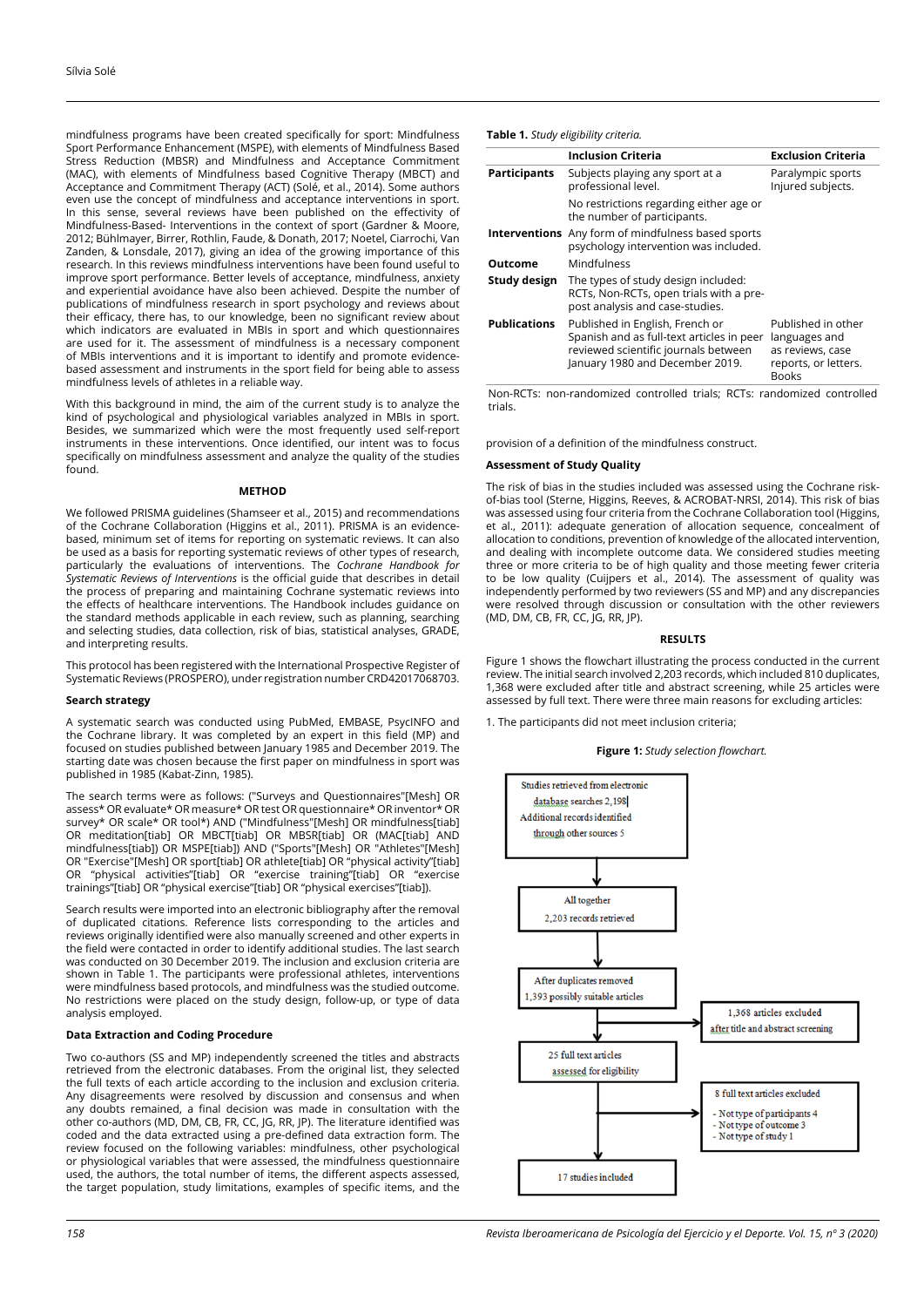2. The study was not related to the targeted intervention;

3. The study was a protocol.

After a full reading of the 25 full texts articles, we finally included 17 articles. As far as the study design was concerned, we included eight randomized controlled trials (RCTs), while the remaining articles were non-RCTs.

## **Analysis of the psychological variables assessed**

The variables assessed by different authors were mainly: acceptance, anxiety, self-confidence, recurrent thoughts, mindfulness and flow levels. The variables and questionnaires used to evaluate each item are listed in Table 2.

From this summary table, it can be deduced that the most frequently assessed variables are mindfulness (12 studies), anxiety (6 studies), flow (5 studies) and acceptance (5 studies). The most commonly used questionnaires are the Sport Anxiety Scale (SAS) developed by Smith, Smoll e Shultz (1990) in 6 studies, and multiple versions of the Action and Acceptance Questionnaire (AAQ) of Hayes, Strosahl e Wilson (1999) in 5 studies. Two main questionnaires are generally used to assess flow levels: the Dispositional Flow Scale-2 (DFS-2), in 3 studies and the Flow State Scale-2 (FSS-2), both of Jackson e Eklund (2002) in 3 studies.

## **Mindfulness questionnaires used in studies**

The validated mindfulness questionnaires used in these studies are compared in Table 3.

The most used, in three of the studies, is the Five Facet Mindfulness Questionnaires (FFMQ) of Baer et al. (2006). The Mindfulness Attention Awareness Scale (MAAS) of Brown & Ryan (2003), the Kentucky Inventory of Mindfulness Scale (KIMS) of Baer et al. (2004) and the Toronto Mindfulness Scale (TMS) of Lau et al. (2006) in two of them. The Philadelphia Mindfulness Scale (PHMS) of Cardacciotto et al. (2008), and Cognitive and Affective Mindfulness Scale Revised (CAMS-R) of Feldman, Hayes, Kumar, Greeson, e Laurenceau, (2007) have been used in one study each other. Finally, two specific scales for sport, the Mindfulness Inventory Scale (MIS) of Thienot et al. (2014) and the Athlete Mindfulness Questionnaire (AMQ) of Zhang et al. (2016) were also used in one study each one of them.

Apart from the validated questionnaires, two different scales were used:

The 'mindfulness scheme' consists of recording thoughts, emotions, body

**Table 2.** *Type of used variables and questionnaires.*

awareness, stress, and energy levels on an hourly basis for three separate days within a two-week period (Jouper & Gustaffson, 2013). It is focused on increasing awareness of the here and now and the ability to turn off one's 'autopilot' mode of action.

The "own scale" is a questionnaire that assessed 20 items (Likert scale 1-6). It was inspired by the MAAS and KIMS questionnaires, whose items were adapted to the characteristics of athletes. It measured self-awareness and acceptance specifically focusing on the study intervention (Bernier, Thienot, Pelosse, & Fournier, 2014).

## **Quality of the Studies Included**

According to the Cochrane Collaboration tool for assessing the risk of bias, only three studies (Scott-Hamilton et al., 2016; Zhang et al., 2016) achieved a "high quality" qualification (Table 4). Many items were observed, about the study quality (adequate generation of allocation sequence, concealment of allocation to conditions or dealing with incomplete outcome data) and the intervention quality (if the study referred to the use of a treatment manual or the treatment integrity was checked during the study). These items were evaluated as high, low or unclear. The highest quality was found in one article with six "high" items (Zhang et al, 2016). A high quality was also found in three more articles, with three "high" items (Joseffson et al., 2019; Kachanathu et al., 2011; Scott-Hamilton et al., 2016). The rest of the articles were evaluated with two or less "high" items, what is a low quality qualification.

According to this evaluation, it seems necessary to improve quality of future studies for a better consistency of findings.

### **DISCUSSION**

As many reviews have been written about the effectivity of MBIs in sport, this is the first study to systematically review the different assessment variables and self-report questionnaires used.

#### **Mindfulness Assessment**

Mindfulness was the most assessed indicator in 12 of the 17 final articles. Its definition, as well as its different facets has been the subject of various studies (Baer, Smith, Hopkins, Krietemeyer, & Toney, 2006; Bishop, et al., 2004), with the result of it having been analyzed on several different scales. In summary, eight different validated questionnaires and two own scales have been used in this review to measure mindfulness. These results reflect the general difficulty

|                                | Acceptance | Anxiety   | Self-Confidence | Recurrent<br><b>Thoughts</b> | <b>Flow</b>         | <b>Mindfulness</b>                  | <b>OTHERS</b>                                                                                                                                                        |
|--------------------------------|------------|-----------|-----------------|------------------------------|---------------------|-------------------------------------|----------------------------------------------------------------------------------------------------------------------------------------------------------------------|
| Aherne et al., 2011            |            |           |                 |                              | FSS-2               | CAMS-R                              |                                                                                                                                                                      |
| Bernier et al., 2009           |            |           |                 |                              |                     |                                     | OMSAT-3                                                                                                                                                              |
| Bernier et al., 2014           |            |           |                 |                              |                     | <b>OWN SCALE</b>                    |                                                                                                                                                                      |
| De Petrillo et al., 2009       |            | SAS       |                 | <b>TOQS</b>                  |                     | KIMS, TMS                           | MPS, CEM                                                                                                                                                             |
| Doron et al, 2019              |            |           |                 | <b>TOQS</b>                  |                     | <b>MIS</b>                          |                                                                                                                                                                      |
| Franco, 2009                   |            |           |                 |                              |                     |                                     | IBD, PVS                                                                                                                                                             |
| Gardner & Moore, 2004 AAQ-16   |            | PSWQ, SAS |                 |                              |                     |                                     |                                                                                                                                                                      |
| Goodman et al., 2014           | AAQ-2      |           |                 |                              |                     | <b>MAAS</b>                         | TNASS, AHS, PSS, VLQ,<br>GRIT-S, DSS, DASS-21                                                                                                                        |
| Haase et al., 2015             |            |           |                 |                              |                     | <b>FFMO</b>                         | MAIA, TAS                                                                                                                                                            |
| Joseffson et al, 2019          |            |           |                 |                              |                     | AMQ                                 | <b>DERS</b>                                                                                                                                                          |
| Jouper & Gustafsson,<br>2013   |            |           |                 |                              |                     | <b>MINDFULNESS</b><br><b>SCHEMA</b> | ABQ                                                                                                                                                                  |
| Kachanathu et al, 2011         |            |           |                 |                              |                     |                                     | Cortisol levels                                                                                                                                                      |
| Kaufman et al., 2009           |            | SAS       | <b>CSCI</b>     | <b>TOOS</b>                  | FSS-2               | KIMS, TMS                           | <b>MPS</b>                                                                                                                                                           |
| Lutken house, 2007             | AAQ-R      | PSWQ, SAS |                 |                              |                     |                                     |                                                                                                                                                                      |
| Schwanhausser, 2009            | AAQ-2      | SAS       |                 |                              | <b>DFS-2, FSS-2</b> | PHMS, MAAS                          |                                                                                                                                                                      |
| Scott-Hamilton et al.,<br>2016 |            | SAS-2     |                 |                              | DFS-2               | <b>FFMO</b>                         | SASS                                                                                                                                                                 |
| Zhang, 2016                    | AAQ-2      |           |                 |                              | <b>SDFS</b>         | <b>FFMO</b>                         |                                                                                                                                                                      |
|                                |            |           |                 |                              |                     |                                     | FCC 3 (Flow Ctate Ceale 3), CAMC B (Cognitive and Affective Mindfulness Ceale Boyiced), OMCAT 3 (Ottawn Mental Chille), CAC (Cnost Applicative Ceale), TOOC (Thought |

FSS-2 (Flow State Scale-2), CAMS-R (Cognitive and Affective Mindfulness Scale-Revised), OMSAT-3 (Ottawa Mental Skills), SAS (Sport Anxiety Scale), TO Occurrence Questionnaire for Sport), KIMS (Kentucky Inventory of Mindfulness Skills), TMS (Toronto Mindfulness Scale), MPS (Multidimensional Perfectionism Scale), CEM (Credibility and Expectations Measure), MIS (Mindfulness Inventory Scale), IBD (Inventory of Burnout in Sportspeople), PVS (Personal View Survey), AAQ-16 (Acceptance and Action Questionnaire-16), PSWQ (Penn State Worry Questionnaire), AAQ-2 (Acceptance and Action Questionnaire-2), MAAS (Mindfulness Attention Awareness Scale), TNASS (Tolerance of Negative Affect States Scale), AHS (Adult Hope Scale), PSS (Perceived Stress Scale), VLQ (Valued Living Questionnaire), Grit-S (Short Grit Scale), DSS (Drexel Defusion Scale), DASS-21 (Depression Anxiety Stress Scale-21), FFMQ (Five Facets Mindfulness Questionnaire), MAIA (Multidimensional Assessment of Interoceptive Awareness), TAS (Toronto Alexithymia Scale), AMQ (Athlete Mindfulness Questionnaire), DERS (Difficulties in Emotion Regulation Scale), ABQ (Athlete Burnout Questionnaire), CSCI (Carolina Sport Confidence Inventory), AAQ-R (Acceptance and Action Questionnaire-Revised), DFS-2 (Dispositional Flow Scale-2), PHMS (Philadelphia Mindfulness Scale), SAS-2 (Sport Anxiety Scale-2), SASS (Sport Attribution Style Scale), SDFS (Short Dispositional Flow Scale)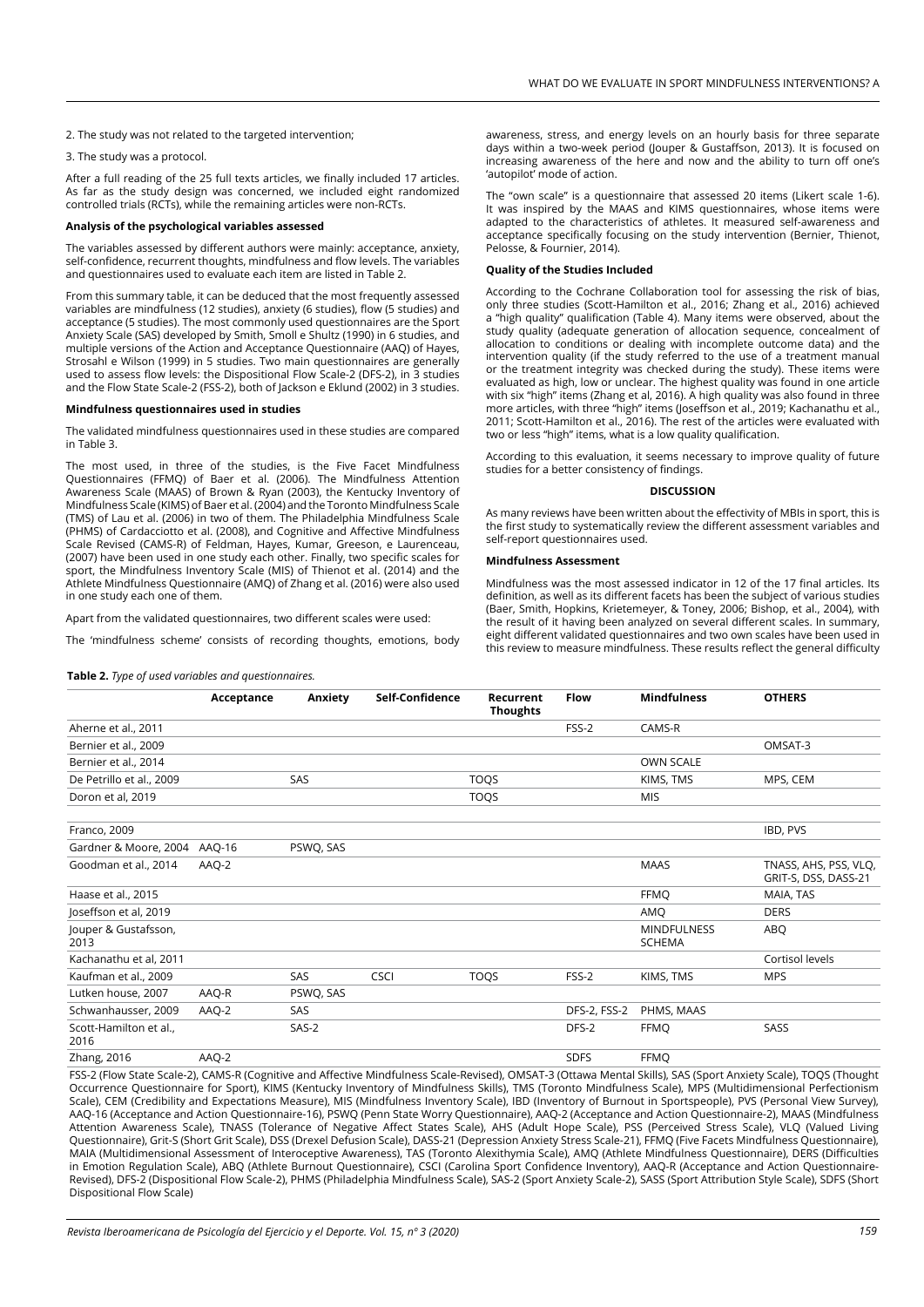| <b>AUTHORS</b>                 | <b>SCALE</b>                                                | <b>ITEMS</b> | <b>DIMENSIONS (number</b><br>of items)                                                               | <b>INTERNAL CONSISTENCY LIMITATIONS</b><br>(Alpha Cronbach) |                                                                                                                                                              | <b>EXAMPLE OF AN</b><br><b>ITEM</b>                                                                               |
|--------------------------------|-------------------------------------------------------------|--------------|------------------------------------------------------------------------------------------------------|-------------------------------------------------------------|--------------------------------------------------------------------------------------------------------------------------------------------------------------|-------------------------------------------------------------------------------------------------------------------|
| Baer, Smith & Allen,<br>2004   | Kentucky<br>Inventory of<br>Mindfulness Scale<br>(KIMS)     | 39           | 4: observing (12),<br>describing (8), acting<br>consciously (10) and<br>accept without judging (9)   | $0.72 - 0.97$                                               | It is not clear how to<br>assess mindfulness with<br>the items described. The<br>same authors proposed<br>the Five Facet Mindfulness<br><b>Ouestionnaire</b> | "I'm good at thinking<br>of words to express<br>my perceptions, such<br>as how things taste,<br>smell, or sound." |
| Baer et al., 2006              | <b>Five Facet</b><br>Mindfulness<br>Questionnaire<br>(FFMQ) | 39           | 5: observing (8), acting (8) 0.67 - 0.93<br>consciously (8), describing<br>$(8)$ , not judging $(7)$ |                                                             | Understanding it emsvaries "I observe my feelings<br>between subjects with<br>or without experience<br>inmeditation                                          | without getting lost in<br>them."                                                                                 |
| Brown & Ryan, 2003 Mindfulness | Attention<br>Awareness Scale<br>(MAAS)                      | 15           | 1: attention (15). There<br>have been later new<br>versions.                                         | $0.78 - 0.92$                                               | Phrasing some sentences<br>in the negative could lead<br>to confusion.                                                                                       | "It seems I am<br>'running on<br>automatic' without<br>much awareness of<br>what<br>I'm doing."                   |
| Cardacciotto et al.,<br>2008   | Philadelphia<br>Mindfulness Scale<br>(PHMS)                 | 20           | 2: awareness (10) and<br>acceptance (10)                                                             | $0.75 - 0.91$                                               | This needs to be validated<br>in larger samples and<br>there is a problem with the about"<br>understanding of the items<br>written in a negative way.        | "There are things<br>I'd rather not think                                                                         |
| Feldman et al., 2007 Cognitive | and Affective<br>Mindfulness Scale<br>Revised (CAMS-R)      | 12           | 4:attention (4), focus on<br>the present (4), awareness<br>$(4)$ , acceptance $(4)$ .                | $0.61 - 0.81$                                               | It needs to be validated in<br>larger populations                                                                                                            | "It is easy for me to<br>concentrate on what I<br>am doing"                                                       |
| Lau et al., 2006               | Toronto<br>Mindfulness Scale<br>(TMS)                       | 13           | 2: curiosity (6),<br>decentering (7)                                                                 | $0.85 - 0.91$                                               | Self-regulation assessment<br>has not demonstrated<br>sufficient internal validity                                                                           | "I was surprised by my<br>reaction to things"                                                                     |
| Thienot et al, 2014            | Mindfulness<br>Inventory for<br>Sport (MIS)                 | 15           | 3: awareness (5),<br>non-judgemental (5),<br>refocusing (5)                                          | $0.77 - 0.78$                                               | It needs to be validated<br>in more and different<br>samples                                                                                                 | "I pay attention to the<br>type of emotions I am<br>feeling"                                                      |

## **Table 3.** *Comparison of Mindfulness questionnaires.*

# **Table 4.** *Quality of Studies Included.*

|                             | <b>Study quality</b> |           |    |                          | <b>Intervention quality</b> |      |      |  |
|-----------------------------|----------------------|-----------|----|--------------------------|-----------------------------|------|------|--|
|                             | AS                   | AC        | PK | 10                       | Man                         | Trai | Inte |  |
| Aherne et al., 2011         | ?                    | ?         | ?  | $+$                      | $\ddot{}$                   |      |      |  |
| Bernier et al., 2009        |                      |           |    | ٠                        |                             |      |      |  |
| Bernier et al., 2014        |                      |           |    |                          |                             |      |      |  |
| De Petrillo et al., 2009    |                      |           |    |                          |                             |      |      |  |
| Doron et al, 2019           |                      |           |    |                          |                             |      |      |  |
| Franco, 2009                |                      | ?         |    | ٠                        | $\ddot{}$                   |      |      |  |
| Gardner & Moore, 2009       |                      |           |    |                          | $\pm$                       |      |      |  |
| Goodman et al., 2014        |                      |           |    |                          | $\ddot{}$                   |      |      |  |
| Haase et al., 2015          |                      |           |    |                          | $\ddot{}$                   |      |      |  |
| Joseffson et al, 2019       | $\ddot{}$            | ?         | 7  | $\overline{\phantom{a}}$ | $+$                         |      |      |  |
| Jouper & Gustafsson, 2013   |                      |           |    |                          | $\ddot{}$                   |      |      |  |
| Kachanathu et al, 2011      | $\pm$                | 2         | 7  | $\overline{\phantom{a}}$ |                             |      |      |  |
| Kaufman et al., 2009        |                      |           |    |                          |                             |      |      |  |
| Lutken house, 2007          |                      |           |    |                          |                             |      |      |  |
| Schwanhausser, 2009         |                      |           |    |                          |                             |      |      |  |
| Scott-Hamilton et al., 2016 |                      |           |    |                          |                             |      |      |  |
| Zhang, 2016                 |                      | $\ddot{}$ |    |                          |                             |      |      |  |

Study quality: AS, adequate generation of allocation sequence; AC, concealment of allocation to conditions; PK, prevention of knowledge of the allocated intervention; IO, dealing with incomplete outcome data; Intervention quality: Man, the study referred to the use of a treatment manual; Trai, the therapists who<br>conducted the therapy were trained; Inte, treatment integrity

in measuring mindfulness. Some authors have mentioned it (Chiessa, 2012) and this is also found in sport MBIs.

On reviewing the definitions of mindfulness, we see there are several common aspects or facets where the majority of authors agree: awareness, attention and acceptance. In the scales discussed in this review, we found assessments that ranged from analyzing only one aspect of mindfulness (attention, the Mindfulness Attention Awareness Scale, MAAS) to others assessing as many as five different aspects (observing, acting, consciousness, describing, not judging, the Five Facets Mindfulness Questionnaire-FFMQ). On the other hand, Kentucky Inventory of Mindfulness Scale (KIMS) assesses four facets (observing, describing, acting consciously and accepting without judgment), as well as Cognitive and Affective Mindfulness Scale Revised (CAMS-R): attention, focus on the present, awareness and acceptance. The Mindfulness Inventory

for Sport (MIS) and the Athlete Mindfulness Questionnaire (AMQ) evaluate three aspects: awareness, non-judgemental attitude and refocusing the first and present moment, awareness and acceptance the second one.

Finally, The Toronto Mindfulness Scale (TMS) and Philadelphia Mindfulness Scale (PHMS) assess two facets: curiosity and decentering (TMS) and awareness and acceptance (PHMS). These results give an idea of the complexity of mindfulness construct.

The MAAS questionnaire is considered the most used tool for assessing mindfulness (Sauer et al., 2013) and the FFMQ is been the best evaluated with COSMIN Checklist in a recent review of mindfulness questionnaires (Park, Reilly-Spong, & Gross, 2013). According to this and their confirmed internal and external validity, these questionnaires can be considered appropriate for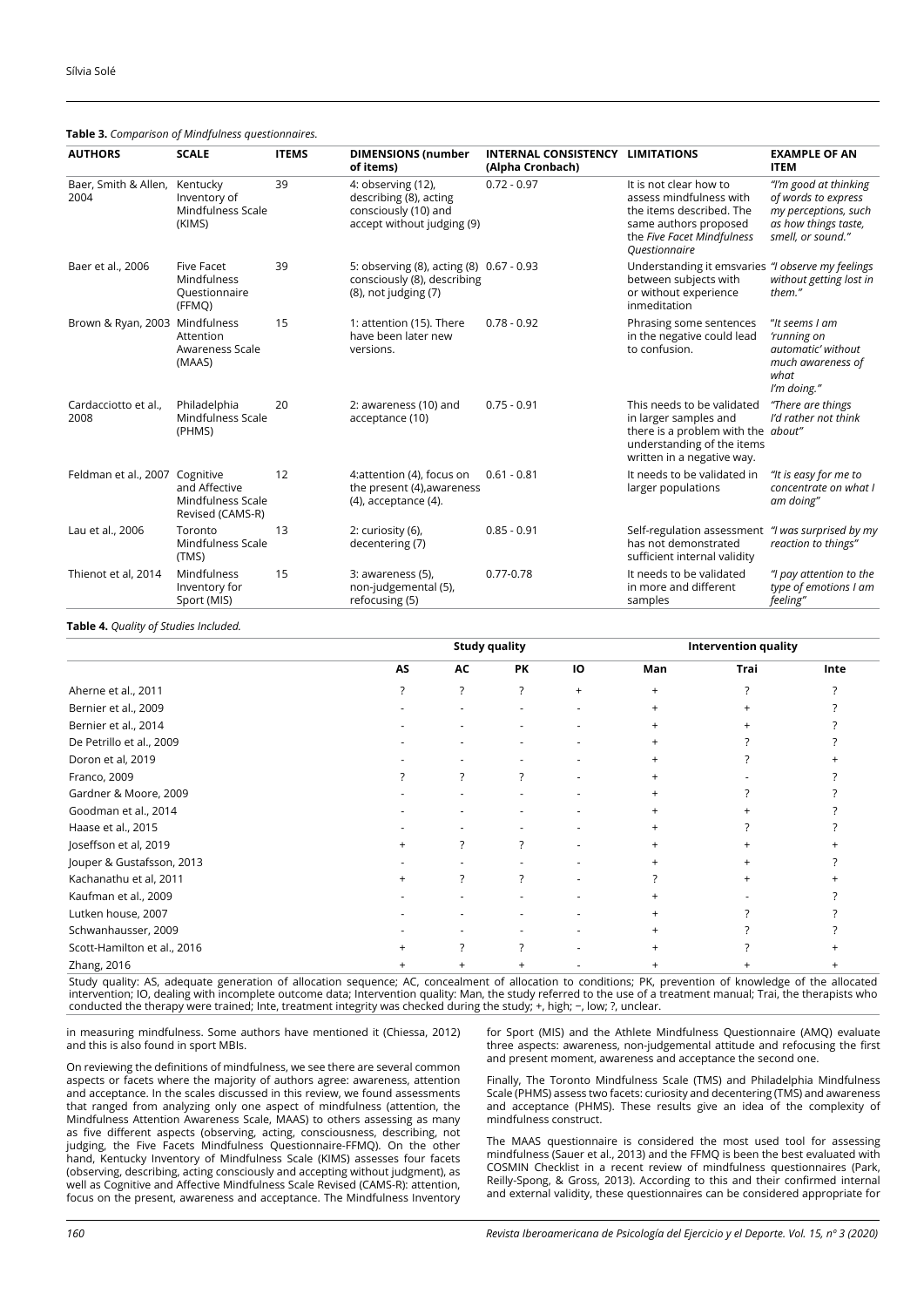mindfulness assessment in general population.

However, none of these scales had been specifically created for studying athletes, and this was a clear limitation. Focusing on the assessment of mindfulness, it is very important to use language that is relevant to the world of sport. That refers to situations which athletes can recognize and relate to. It should be considered that these concepts could be difficult to understand for an athlete, as they are different from the concepts with which they habitually work. It would therefore be useful to clarify which facets of mindfulness can be more relevant to athletes and to develop specific scales for analyzing them. Given the specific characteristics of athletes, the scales designed for the general, or clinical, population may not be as reliable and valid as those specifically created for and focusing on athletes or specially adapted to study different sports.

There has already been a first attempt to achieve this with the creation of the Mindfulness Inventory for Sport (Thienot et al., 2014) and Athlete Mindfulness Questionnaire (Zhang et al., 2015) for assessing mindfulness in sport. To analyze these questionnaires and their internal consistency and quality in more studies will be important to find appropriate ways to evaluate mindfulness in sport.

## **Other Psychological Variables**

Anxiety was the second most assessed indicator, found in six of the articles. A specific scale was used to measure it, the Sport Anxiety Scale, which may make the outcomes more generalizable to this population.

Flow construct was studied in five of the 17 reference studies. Flow is defined as a state in which people are so involved in an activity that nothing else seems to matter (Csikszentmilyi, 1990) and it is associated with a better performance in sport (Kimiecik& Stein, 1992). Authors such as Kee e Wang (2008) have studied the relationship between flow and mindfulness and it seems that athletes with higher mindfulness levels reach flow state in an easier way than other colleagues. In future studies, it is necessary to differentiate between flow and mindfulness constructs because sometimes they are confused. Flow is considered a psychological state and so is mindfulness. They are similar in this base but they are also different in the way that mindfulness can be trained through different programs and protocols. More research is needed about this two constructs. Their definitions, characteristics, similarities, differences, and interrelations must be clearly distinguished for researchers and professionals to gain a better understanding of these states and be able to help the athletes to perform better (Swan, Keegan, Piggott, & Crust, 2012).

And finally, acceptance was found also in five of the articles. It is also considered a specific facet within the mindfulness construct. Some authors have even talked about Mindfulness and Acceptance Interventions (Gardner & Moore, 2012; Noetel et al., 2017). As explained before, it is one part of Mindfulness and Acceptance Commitment (MAC) programs in some interventions. In future studies, it will be necessary to distinguish between mindfulness and acceptance in sport psychology. The acceptance scale used was the Action and Acceptance Scale, in its different versions. No specific acceptance scale was found for the sport context.

On the other hand, the "recurrent thoughts" variable was assessed with the Thought Occurrence Questionnaire for Sport, which is again a specific questionnaire for measure thought occurrence in sport.

## **Physiological Assessment**

Only one study (Kachanathu et al., 2011) evaluated physiological variables; in this case, the cortisol levels in saliva. The results showed a significant improvement after the mindfulness intervention (with a 50% lower post-test measurement and they remained 20% lower one week later, in the follow up).

Other examples of articles including physiological measures of mindfulness are: variability in heart rate, in a sample of individuals with symptoms of high and low generalized anxiety (Mankus, Aldao, Kerns, Mayville, & Mennin, 2013); heart rate, in a sample of healthy men (Bullis, Boe, Asnaani, & Hofmann, 2014); the electrical conductance of the skin, in a sample of female students (Feldman, Dunn, Stemke, Bell, & Greeson, 2014); and other neuroendocrine responses, in a mixed group of students (Creswell, Pacilio, Lindsay, & Brown, 2014). It has been observed that improvements in psychological stress attributable to mindfulness tend to produce improvements in physiological markers too. However, research in this field is still in its infancy and even more so in sport context. As most of the studies published so far have used questionnaires and have the limitation of subjectivity, we recommend that physiological markers might be used more frequently

#### **CONCLUSION**

Mindfulness is a relatively new concept in sport psychology. This review analyzed psychological and physiological variables and the questionnaires used in Mindfulness-Based-Interventions in this field. A specific focus on mindfulness assessment was also done.

Considering the very limited number of studies that have been used to

evaluate mindfulness in sport, no restrictions were placed on study design. This resulted in the inclusion of 17 studies of which only eight were RCTs and only four were considered to be of high quality. This is a clear limitation and more robust designed studies will be required in the future.

Mindfulness was the most frequently identified indicator, followed by anxiety, flow and acceptance. However, few of the questionnaires used were regarded as specific enough for athletes; it is therefore recommended to validate different scales for use across different sports. It will also be necessary to clarify which facets of mindfulness are most relevant in athletes and to differentiate between different constructs such as mindfulness, acceptance and flow.

Finally, the use of physiological markers could be helpful to confirm the benefits of mindfulness based interventions within the field of sport psychology.

## **Acknowledgements**

Doctoral Grant from the INEFC Centre of the University of Lleida.*Sole-Cases, S. (2015)* Corrección del Estrés Emocional a través del Mindfulness: Aplicaciones en la Lesión Deportiva. *[http://www.tdx.cat/bitstream/handle/10803/298307/](http://www.tdx.cat/bitstream/handle/10803/298307/Tssc1de1.pdf?sequence=2) [Tssc1de1.pdf?sequence=2](http://www.tdx.cat/bitstream/handle/10803/298307/Tssc1de1.pdf?sequence=2)*

## **Ethical Approval**

This article does not contain any studies with human participants or animals performed by any of the authors

## **Conflict of Interest**

The authors declare that they have no conflict of interest

## **REFERENCIAS**

- Aherne, C., Moran, A., & Lonsdale, C. (2011). The effects of mindfulness training on athletes' flow: an initial investigation. *The Sport Psychologist*, 25, 177- 189.
- Baer, R.A., Smith, G.T., & Allen, K.B. (2004).Assessment of mindfulness by selfreport: The Kentucky Inventory of Mindfulness Skills. *Assessment*, 11, 191- 206.
- Baer, R. A., Smith, G. T., Hopkins, J., Krietemeyer, J., & Toney, L. (2006). Using selfreport assessment methods to explore facets of mindfulness. *Assessment, 13*(1), pp. 27-45. doi:10.1177/1073191105283504
- Bawa, F. L. M., Mercer, S. W., Atherton, R. J., Clague, F., Keen, A., Scott, N. W. & Bond, C. M. (2015). Does mindfulness improve outcomes in patients with chronic pain? Systematic review and meta-analysis. *British Journal of General Practice*, 65(635), e387–e400. https://doi.org/10.3399/bjgp15X685297
- Bergomi, C., Tschacher, W. & Kupper, Z. (2013). The Assessment of Mindfulness with Self-Report Measures: Existing Scales and Open Issues. *Mindfulness, 4*(3), 191-202. doi:10.1007/s12671-012-0110-9
- Bernier, M., Thienot, E., Pelosse, E. & Fournier, J. (2014). Effects and underlying processes of a mindfulness-based intervention with young elite figure skaters: two case studies. *The Sport Psychologist.* DOI 10.1123/tsp.2013- 0006.
- Birrer, D., Röthlin, P., & Morgan, G. (2012). Mindfulness to Enhance Athletic Performance: Theoretical Considerations and Possible Impact Mechanisms. *Mindfulness, 3*(3), 235-246. doi:10.1007/s12671-012-0109-2
- Bishop, S. R., Lau, M., Shapiro, S., Carlson, L., Anderson, N. D., Carmody, J., . Devins, G. (2004). Mindfulness: A Proposed Operational Definition. *Clinical Psychology: Science and Practice, 11*(3), 230-241. doi:doi:10.1093/clipsy.  $b$ nh $077$
- Brown, K.W. y Ryan, R.M. (2003). The benefits of being present: Mindfulness and its role in psychological well-being. *Journal of Personality and Social Psychology, 84,*(4)822–848.
- Bühlmayer, L., Birrer, D., Rothlin, P., Faude, O. & Donath, L. (2017) Effects of Mindfulness Practice on Performance-Relevant Parameters and Performance Outcomes in Sports: A Meta-Analytical Review. *Sports Medicine*, 47: 2309–2321. Doi 10.1007/s40279-017-0752-9.
- Bullis, J. R., Boe, H. J., Asnaani, A., & Hofmann, S. G. (2014). The benefits of being mindful: trait mindfulness predicts less stress reactivity to suppression. *Journal of Behavioral Therapeutic Experimental Psychiatry, 45*(1), 57-66. doi:10.1016/j.jbtep.2013.07.006
- Cardaciotto, L., Herbert, J.D., Forman, E.M., Moitra, E. & Farrow, V. (2008). The assessment of present-moment awareness and acceptance: The Philadelphia Mindfulness Scale. *Assessment, 15,* 204–223.
- Carraça, B., Serpa, S., Rosado, A., Palmi, J. & Magalhaes, C. (2019). Mindful compassion training on elite soccer: effects, roles and associations on flow, psychological distress and thought supression. *Revista Iberoamericana de*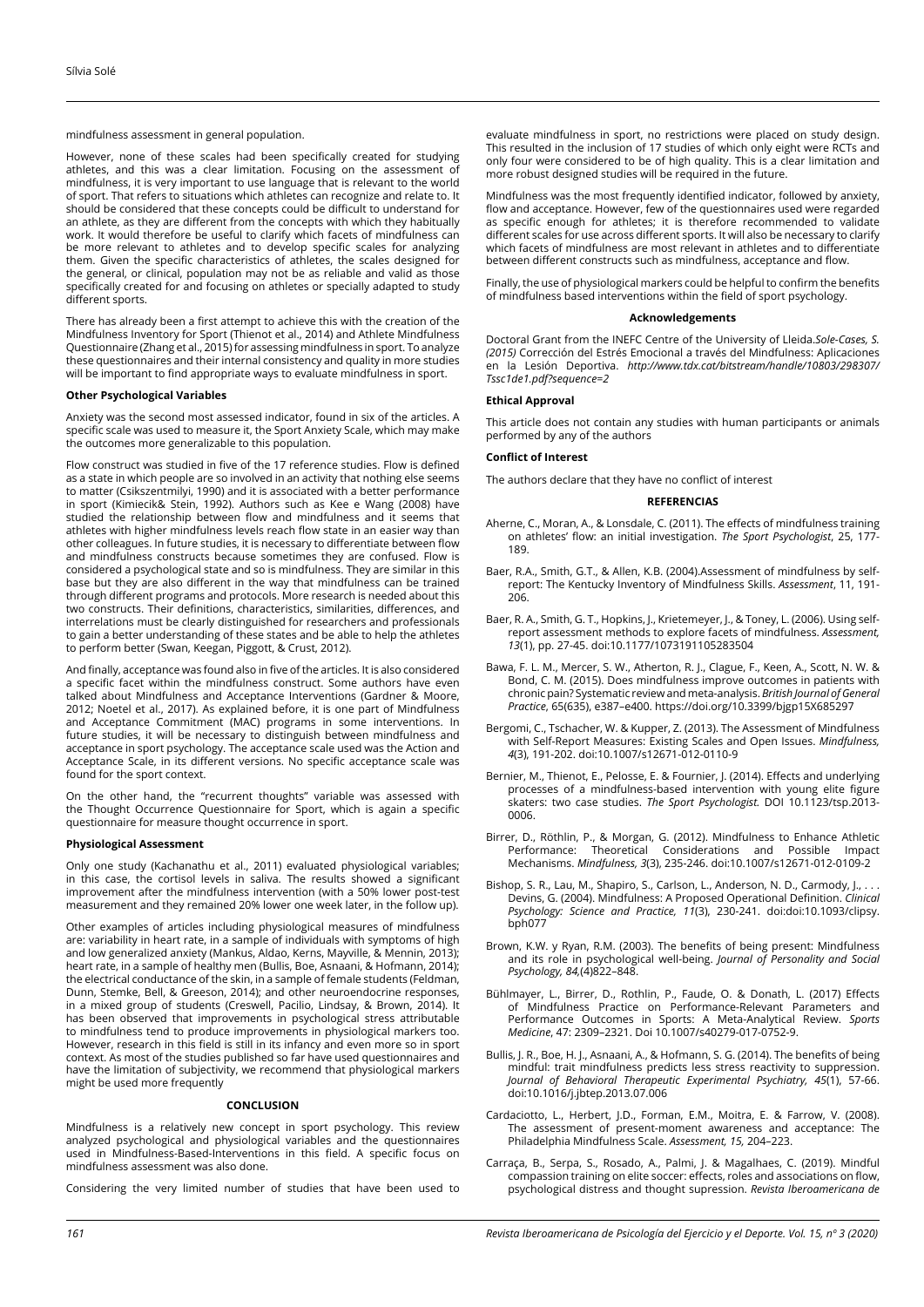*Psicología del Ejercicio y el Deporte,* 14 (2), 141-149.

- Chiesa, A. (2012). The Difficulty of Defining Mindfulness: Current thought and Critical Issues. *Mindfulness,* 4(3), 255-268. doi:10.1007/s12671-012-0123-4
- Creswell, J. D., Pacilio, L. E., Lindsay, E. K. & Brown, K. W. (2014). Brief mindfulness meditation training alters psychological and neuroendocrine responses to social evaluative stress. *Psychoneuroendocrinology, 44*, 1-12. doi:10.1016/j. psyneuen.2014.02.007
- Csikszentmihalyi, M. (1990). *Flow: The psychology of optimal experience.* Harper Collins Editions.
- Cuijpers, P., Sijbrandij, M., Koole, S., Huibers, M., Berking, M. & Andersson, G. (2014). Psychological treatment of generalized anxiety disorder: a meta-analysis. *Clinical Psychological Reviews, 34*(2), 130-140. doi:10.1016/j. cpr.2014.01.002
- De Petrillo, L. A., Kauffman, K. A., Glass, C. R. & Arnkoff, D. B. (2009) Mindfulness for long distance runners: an open trial using Mindful Sport Performance Enhancement (MSPE). *Journal of Clinical Sport Psychology*, 4, 357-376.
- Dimidjian, S., & Linehan, M. M. (2003). Defining an Agenda for Future Research on the Clinical Application of Mindfulness Practice. *Clinical Psychology: Science and Practice, 10*(2), 166-171. doi:10.1093/clipsy.bpg019
- Doron, J., Rouault, Q., Jubeau, M. & Bernier, M. (2020). Integrated mindfulness based intervention: Effects on mindfulness skills, cognitive interference and performance satisfaction of young elite badminton players, *Psychology of Sport & Exercise,* https://doi.org/10.1016/j.psychsport.2019.101638.
- Feldman, G.C., Hayes, A.M., Kumar, S.M., Greeson, J.M. & Laurenceau, J.P. (2007). Mindfulness and emotion regulation: The development and initial validation of the cognitive and Affective Mindfulness Scale - Revised (CAMS-R). *Journal of Psychopathology and Behavioral Assessment, 29,* 177– 190.
- Feldman, G., Dunn, E., Stemke, C., Bell, K. & Greeson, J. (2014). Mindfulness and rumination as predictors of persistence with a distress tolerance task. *Personality and Individual Differences, 56*, 154-158. doi[:https://doi.](https://doi.org/10.1016/j.paid.2013.08.040) [org/10.1016/j.paid.2013.08.040](https://doi.org/10.1016/j.paid.2013.08.040)
- Franco, C. (2009). Modificación de los niveles de *burnout* y de personalidad resistente en un grupo de deportistas a través de un programa de conciencia plena *(mindfulness)*. *Anuario de psicología,* 40(3): 377-390.
- Gardner, F. & Moore, Z. (2004). A Mindfulness-acceptance-commitmentbased approach to athletic performance enhancement: theoretical considerations. *Behaviour Therapy,* 35, 707-723.
- Gardner, F., & Moore, Z. (2012). Mindfulness and acceptance models in sport psychology: a decade of basic and applied scientific advancements. *Canadian Psychology, 53*(4), 309-319.
- Germer, C. K., Siegel, R. D. & Fulton, P. R. (2005). Mindfulness and Psychotherapy. *New York: Guilford Press*
- Goodman, T., Kashdan, T., Mallard, T. & Schumann, M. (2014). A Brief Mindfulness and Yoga Intervention With an Entire NCAA Division I Athletic Team: An Initial Investigation. *Psychology of Consciousness: Theory, Research, and Practice,* 1(4), 339 –356. Doi: http://dx.doi.org/10.1037/cns0000022
- Haase, L., May, A. C., Falahpour, M., Isakovic, S., Simmons, A. N., Hickman, S.  $D...$ .
- Paulus, M. P. (2015). A pilot study investigating changes in neural processing after
- mindfulness training in elite athletes. *Frontiers in Behavioral Neuroscience, 9*, 229. doi:22 10.3389/fnbeh.2015.00229
- Hayes, S. C., Strosahl, K. y Wilson, K. G. (1999). *Acceptance and commitment therapy: An experiential approach to behavior change.* New York: The Guilford Press.
- Higgins, J. P. T., Altman, D. G., Gøtzsche, P. C., Jüni, P., Moher, D., Oxman, A. D., . . Sterne, J. A. C. (2011). The Cochrane Collaboration's tool for assessing risk of bias in randomised trials. *British Medical Journal, 343.* doi:10.1136/ bmj.d5928
- Howarth, A., Smith, J.G., Perkins-Porras, L. & Usher, M. (2019). Effects of a Brief Mindfulness-Based Interventions on Health-Related Outcomes: a Systematic Review. *Mindfulness,* 10:1957-1968. doi 10.1007/s12671-019- 01163-1
- Ivarsson, A., Johnson, U., Andersen, M.B., Fallby, J. & Altemyr, M. (2015). It pays to pay attention: A mindfulness-based program for injury prevention with soccer players. Journal of Applied Sport Psychology, 27, 319-334. Doi: 10.1080/10413200.2015.1008072
- Jackson, S.A. & Eklund, R.C. (2002). Assessing flow in physical activity: The Flow State Scale-2 and Dispositional Flow Scale-2. *Journal of Sport & Exercise Psychology,* 24, 133-150.
- Josefsson, T., Ivarsson, A., Lindwall, M. , Gustaffson, H., Stenling, A., Börög, J., Mattsson, E., Carnebratt, J., Sevholt, S. & Falkevik. E. (2017). Mindfulness Mechanisms in Sports: Mediating Effects of Rumination and Emotion Regulation on Sport-Specific Coping. *Mindfulness*, 8: 1354. https://doi. org/10.1007/s12671-017-0711-4
- Josefsson, T., Ivarsson, A., Gustafsson, H., Stenling, A., Lindwall, M., Tornberg, R. & Böröy, J. (2019)Effects ofMindfulness-Acceptance-Commitment (MAC) on Sport-Specific Dispositional Mindfulness, Emotion Regulation, and Self-Rated Athletic Performance in a Multiple-Sport Population: an RCT Study. *Mindfulness,* 10:1518–1529. https://doi.org/10.1007/s12671-019-01098-7
- Jouper, J., & Gustafsson, H. (2013). Mindful Recovery: A Case Study of a Burned-Out Elite Shooter. *The Sport Psychologist, 27*(1), 92-102. doi:10.1123/ tsp.27.1.92
- Kabat-Zinn, J., Massion, A. O., & Rippe, J. (1985). A systematic mental training program based on mindfulness meditation to optimize performance in collegiate and Olympic rowers. *Poster presented at the World Congress in Sport Psychology, Copenhagen, Denmark*
- Kabat-Zinn, J. (1990). *Full catastrophe living: Using the wisdom of your body and mind to face stress, pain, and illnes*. New York: Dell Publishing.
- Kachanathu J., Verma, S. K., & Khanna, G. L. (2011). The effect of mindfulness meditation on HPA-Axis in pre-competition stress in sport performance of elite shooters. *NJIRM*, 2(3), 15-21.
- Kaufman, K. A., Glass, C. R. & Arnkoff, D. B. (2009). Evaluation of Mindful Sport Performance Enhancement (MSPE): A New Approach to Promote Flow in Athletes. *Journal of Clinical Sport Psychology, 3*(4), 334-356. doi:10.1123/ jcsp.3.4.334
- Kimiecik, J.C. & Stein, G.L. (1992). Examining flow experiences in sport contexts: Conceptual issues and methodological concerns. *Journal of Applied SportPsychology*, 4, 144-160.
- Kee, Y.H. & Wang, C.K.J. (2008) Relationships between mindfulness, flow dispositions and mental skills adoption: a mental cluster analytic approach. *Psychology of Sport and Exercise*, 9, 393-411.
- Lau, M.A., Bishop, S.R., Segal, Z.V., Buis, T., Anderson, N.D., Carlson, L., Shapiro, S. & Carmody, J. (2006). The Toronto Mindfulness Scale: Development and validation. *Journal of Clinical Psychology, 62, 1445-1467.*
- Lutkenhouse, J. M. (2007). The Case of Jenny: A Freshman Collegiate Athlete Experiencing Performance Dysfunction. *Journal of Clinical Sport Psychology, 1*(2), 166-180. doi:10.1123/jcsp.1.2.166
- Mankus, A. M., Aldao, A., Kerns, C., Mayville, E. W., & Mennin, D. S. (2013). Mindfulness and heart rate variability in individuals with high and low generalized anxiety symptoms. *Behavioral Research Therapy, 51*(7), 386- 391. doi:10.1016/j.brat.2013.03.005
- Mohammed, W., Pappous, A. & Sharma, D. (2018).Effect of Mindfulness Based Stress Reduction (MBSR) in Increasing Pain Tolerance and Improving the Mental Health of Injured Athletes. *Frontiers in Psychology,* 9: 722-732. doi: [10.3389/fpsyg.2018.00722](https://dx.doi.org/10.3389%2Ffpsyg.2018.00722)
- Noetel, M., Ciarrochi, J., Van Zanden, B., & Lonsdale, C. (2017). Mindfulness and acceptance approaches to sporting performance enhancement: a systematic review. *International Review of Sport and Exercise Psychology*, 1-37. doi:10.1080/1750984X.2017.1387803
- Palmi, J., Planas, A. & Solé, S. (2018). Intervención mindfulness de rehabilitación de un deportista lesionado. Caso en el fútbol profesional. *Revista de Psicología del Deporte,* 27 (1), 115-122.
- Park, T., Reilly-Spong, M., & Gross, C. (2013). Mindfulness: a systematic review of instruments to measure an emergent patient-reported outcome (PRO). *Quality Life Research,* 22, 2639-2659. doi: 10.1007/s11136-013-0395-8
- Sauer, S., Walach, H., Schmidt, S., Hinterberger, T., Lynch, S., Büssing, A., & Kohls, N. (2013). Assessment of Mindfulness: Review on State of the Art. *Mindfulness, 4*(1), 3-17. doi:10.1007/s12671-012-0122-5
- Schwanhausser, L. (2009). Application of the Mindfulness-acceptancecommitment (MAC) protocol with an adolescent springboard diver. *Journal of Clinical Sports Psychology,* 4, 377-395.
- Scott-Hamilton, J., Schutte, N. S., & Brown, R. F. (2016). Effects of a mindfulness intervention on sports-anxiety, pessimism, and flow in competitive cyclists. *Applied Psychology: Health and Well-being, 8*(1), 85-103. doi: http://dx.doi.